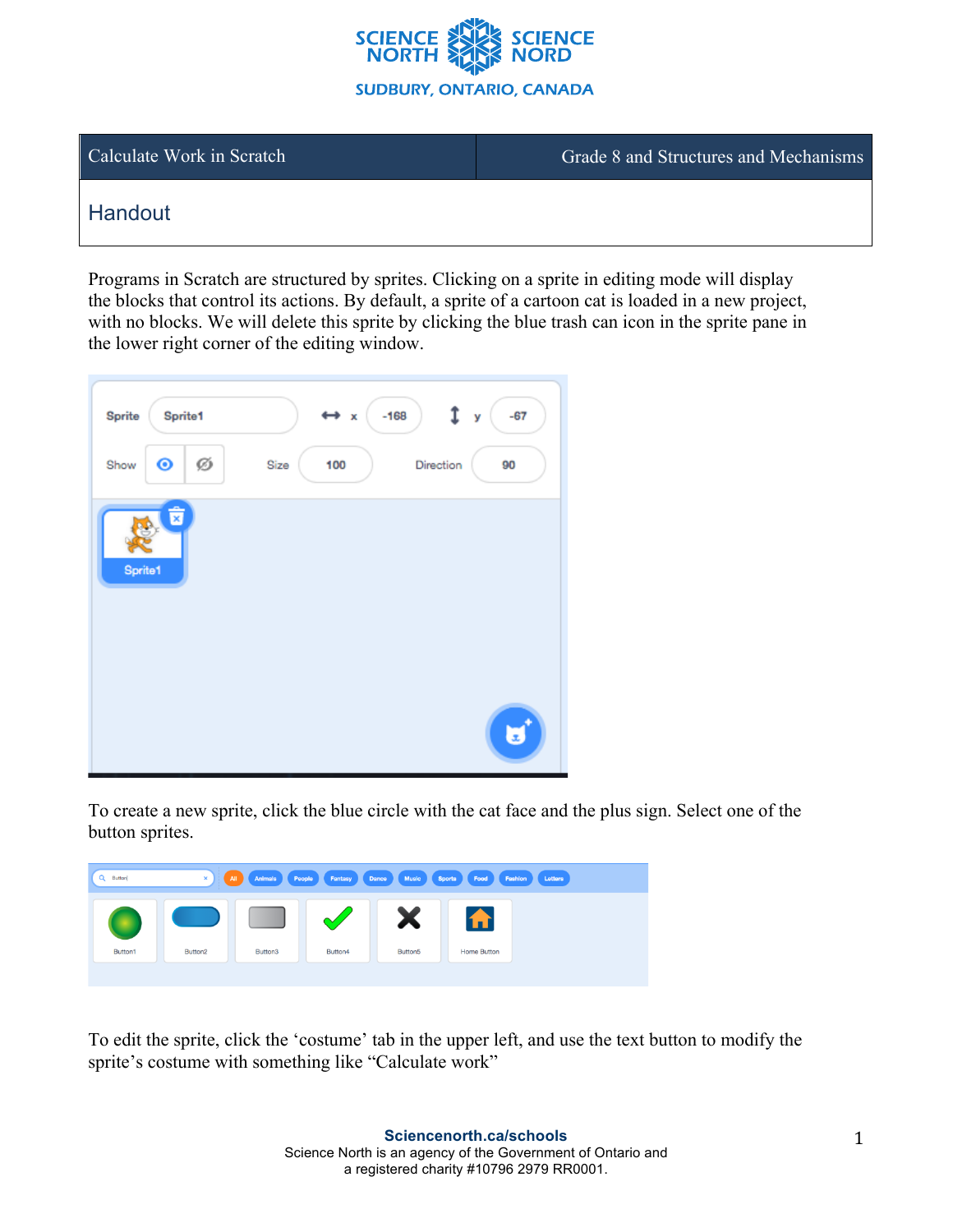

**SUDBURY, ONTARIO, CANADA** 



(To change the text colour, use the 'fill' dropdown)

Then return to the 'code' tab.

We wish to initiate the calculation when the sprite is clicked, so click the yellow circle marked "events" and find the block 'when this sprite clicked'. Drag it into the main, empty area. (This is where code controlling your sprite goes. Notice an image of the sprite is in the upper-right corner of the coding pane.) Your window should look like the image below.

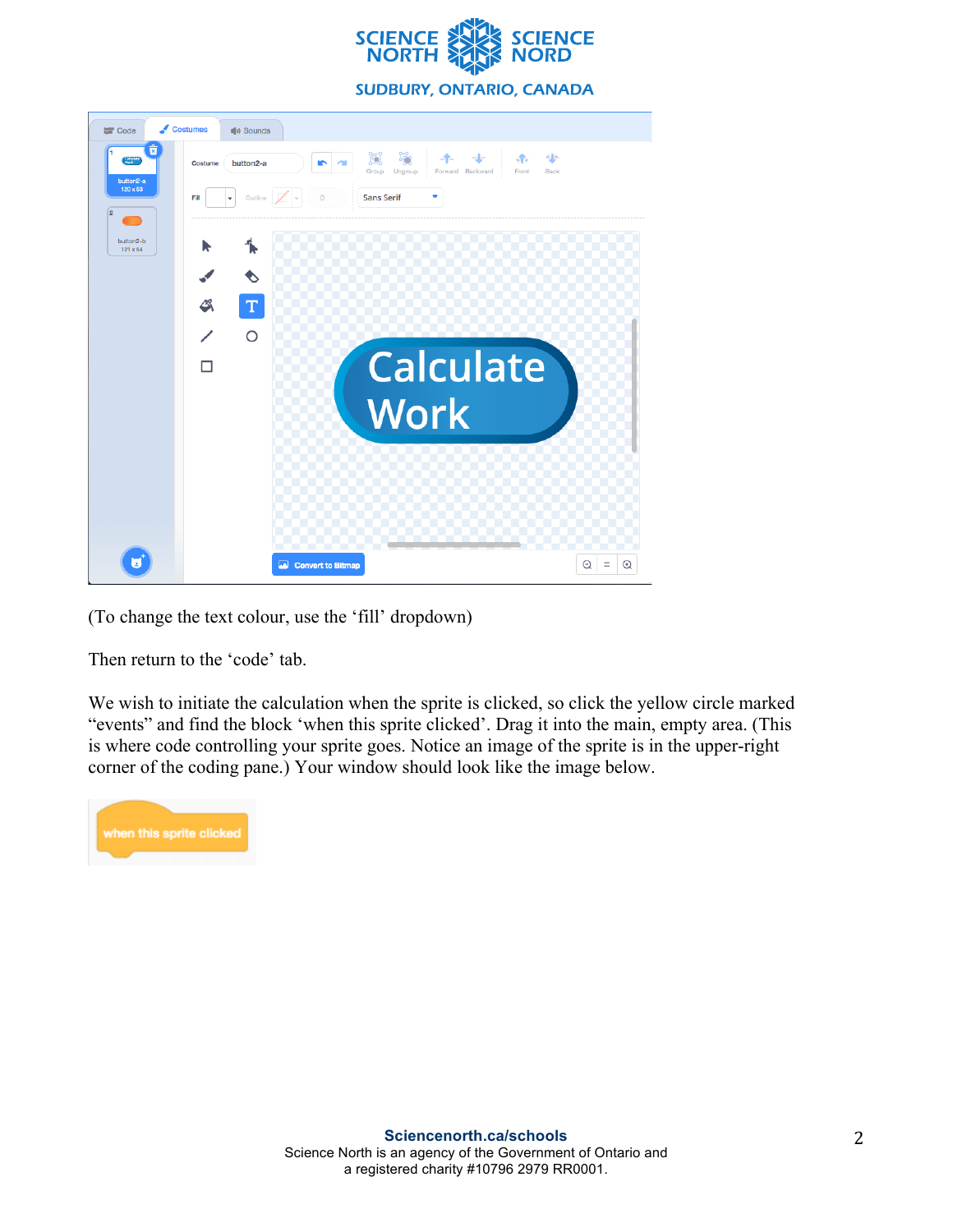

|                      | de File Edit                                | <b>W</b> : Tutorials |  |  |                          |  |  |  |                   |                                                | Join Scratch                                     |                           | Sign in |
|----------------------|---------------------------------------------|----------------------|--|--|--------------------------|--|--|--|-------------------|------------------------------------------------|--------------------------------------------------|---------------------------|---------|
| <b>SET</b> Code      | $\sqrt{\phantom{a}}$ Costumes               | di Sounds            |  |  |                          |  |  |  |                   | NO <sub></sub>                                 |                                                  | $\Box$ $\Box$ $\times$    |         |
| Motion               | Events                                      |                      |  |  |                          |  |  |  | Calculate         |                                                |                                                  |                           |         |
| Looks                | when <b>Ell</b> clicked                     |                      |  |  |                          |  |  |  |                   |                                                |                                                  |                           |         |
| Sound                | when space . key pressed                    |                      |  |  |                          |  |  |  |                   |                                                |                                                  |                           |         |
| $\bigcirc$<br>Events |                                             |                      |  |  |                          |  |  |  |                   |                                                |                                                  |                           |         |
| $\bullet$            | when this sprite clicked                    |                      |  |  | when this sprite clicked |  |  |  |                   | Calculate<br>Work                              |                                                  |                           |         |
| Control              | when backdrop switches to backdrop1 $\star$ |                      |  |  |                          |  |  |  |                   |                                                |                                                  |                           |         |
| Sensing              |                                             |                      |  |  |                          |  |  |  |                   |                                                |                                                  |                           |         |
| Operators            | when loudness $\star$ > 10                  |                      |  |  |                          |  |  |  |                   |                                                |                                                  |                           |         |
| Variables            | when I receive message1 *                   |                      |  |  |                          |  |  |  |                   |                                                |                                                  |                           |         |
| My Blocks            | broadcast message1 =                        |                      |  |  |                          |  |  |  |                   | 37<br>$\leftrightarrow x$<br>Sprite<br>Button2 | $\mathbf{1}$ y $\begin{pmatrix} 2 \end{pmatrix}$ | Stage                     |         |
|                      |                                             |                      |  |  |                          |  |  |  |                   | Ø<br>◉<br>100<br>Direction<br>Size<br>Show     | 90                                               |                           |         |
|                      | broadcast message1 + and wait               |                      |  |  |                          |  |  |  |                   |                                                |                                                  | Backdrops<br>$\mathbf{1}$ |         |
|                      | Control                                     |                      |  |  |                          |  |  |  |                   | Button <sub>2</sub>                            |                                                  |                           |         |
|                      | wait <b>1</b> seconds                       |                      |  |  |                          |  |  |  | $^\circledR$      |                                                |                                                  |                           |         |
|                      | repeat (10)                                 |                      |  |  |                          |  |  |  | $\odot$<br>$\sim$ |                                                |                                                  |                           |         |
| e.                   |                                             |                      |  |  |                          |  |  |  | $\equiv$          |                                                |                                                  |                           |         |
|                      |                                             |                      |  |  |                          |  |  |  |                   |                                                |                                                  |                           |         |

There are multiple ways to request input, but the easiest is to use Scratch's built-in sensing blocks. (Click the blue circle labelled sensing to find them). Find the 'ask and wait' block; drag it under the event block and change the text to something like "What is the force in Newtons?"

| What's your name? and wait<br>ask                 |                    |   |
|---------------------------------------------------|--------------------|---|
| $\sim$                                            |                    | × |
| when this sprite clicked                          | and the control of | ٠ |
| What is the force in N? and wait<br>ask<br>٠<br>٠ | ٠                  |   |

We will store the answer in a variable, but first we need to create one. Click the orange circle labelled 'Variables' and the "Make a variable" button. This will pop up the "new variable" window:

|                    | <b>New Variable</b>                                    |
|--------------------|--------------------------------------------------------|
| New variable name: |                                                        |
| W                  |                                                        |
|                    | $\bullet$ For all sprites $\circ$ For this sprite only |
|                    | OK<br>Cancel                                           |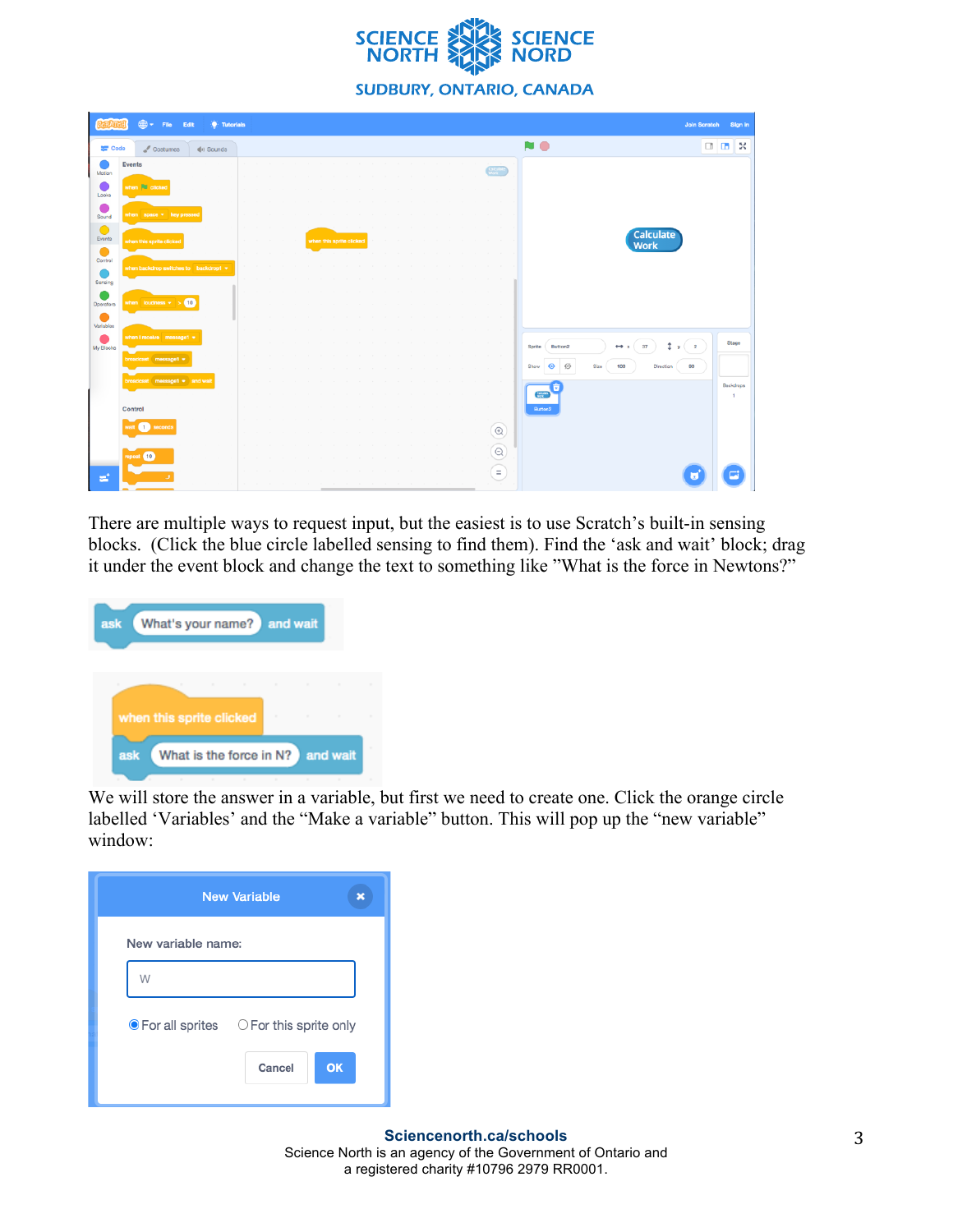

Name the variable and click OK. Repeat the process. We need 3 variables: W, F, and d. (you can right click the default "My variable" to rename it or delete it.) Uncheck the variables so they will not visible on screen when running the program.

| <b>Variables</b> |                 |  |  |  |  |
|------------------|-----------------|--|--|--|--|
|                  | Make a Variable |  |  |  |  |
| d                |                 |  |  |  |  |
| F                |                 |  |  |  |  |
| w                |                 |  |  |  |  |

Grab the block ' set variable block' (click the variable to select the one you want) and drag it under the sense block in your main program:



Then go back to "sensing" (blue circle) and drag the 'answer' block into the set variable block.

|     | when this sprite clicked         | ٠  | $\sim$ | $\sim$<br><b>State</b> | ٠<br>$\sim$ | $\sim$<br>$\sim$ |  |
|-----|----------------------------------|----|--------|------------------------|-------------|------------------|--|
| ask | What is the force in N? and wait |    |        |                        |             |                  |  |
| set | F▼                               | to | answer |                        | $\sim$      | $\sim$           |  |
|     |                                  |    |        |                        | ٠           | ×                |  |

Now, if the program is running, when the button is clicked, a speech bubble will pop up asking for the force, and a text input will allow the user to type it. This answer will be stored in the variable F. We need to ask for and store the distance as well, so repeat the previous steps to produce code that looks like this: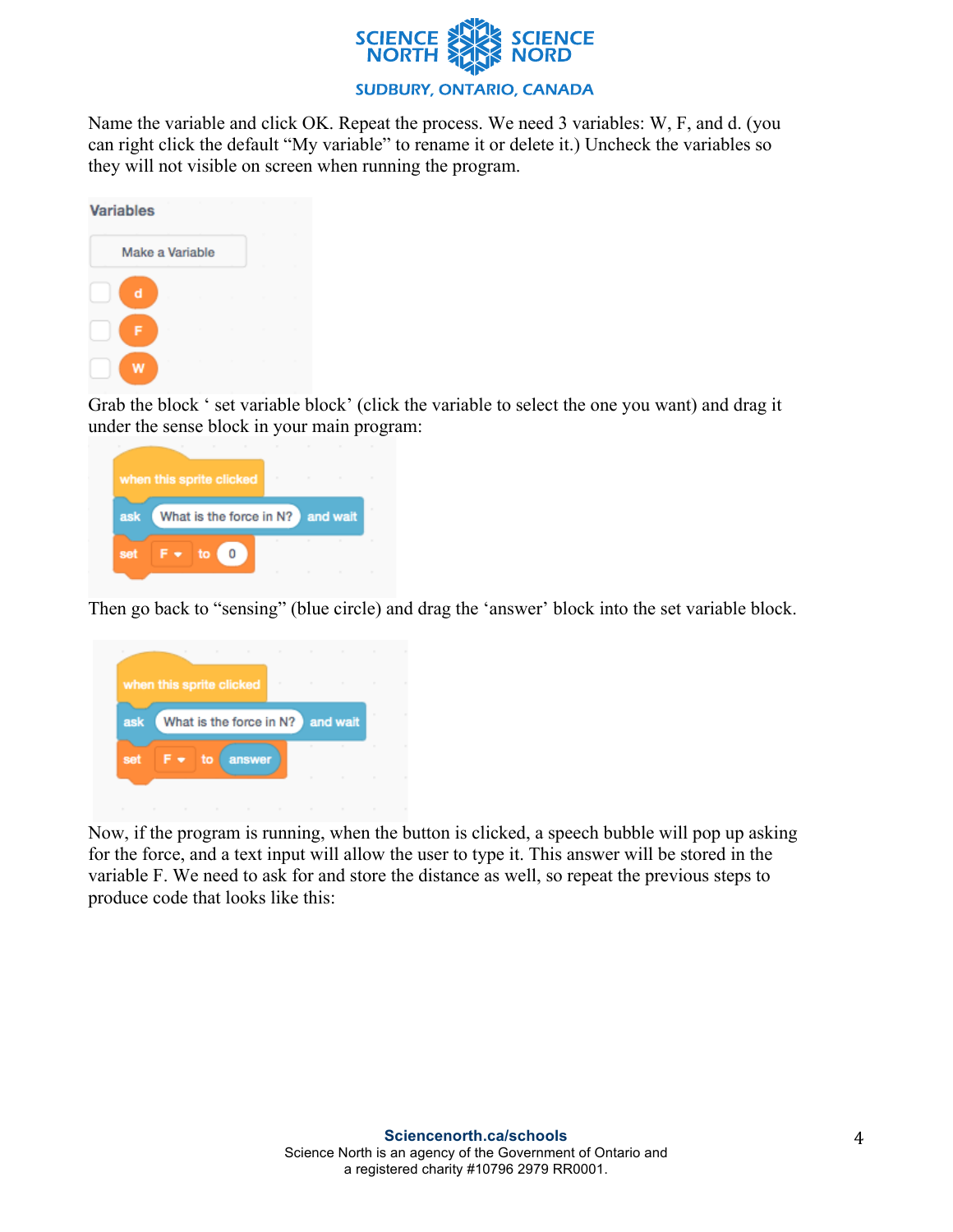



We also wish to set W to equal  $F*d$ . To do this we will use the 'set' block we have seen before, and an operator block (under the green circle).



Place the set block next in your code and add the operator block in the white space. Drag the variable blocks (click the orange circle to find them) for d and F into the white circles in the operator block. Note that you may have to add the variable blocks to the operator block before putting it in the set block, as shown here:

| when this sprite clicked<br><b>Contract</b><br><b>COLLECTION</b> | $\sim$                                                                  |
|------------------------------------------------------------------|-------------------------------------------------------------------------|
| What is the force in N?<br>and wait<br>ask                       | when this sprite clicked<br>What is the force in N?<br>and wait<br>ask  |
| F v<br><b>4to</b><br>answer<br>set                               | F.<br>set<br>to<br>answer<br>$\bullet$                                  |
| What is the distance in meters?<br>and wait<br>ask               | What is the distance in meters?<br>and wait<br>ask<br><b>COLLECTION</b> |
| $d =$<br>to<br>answer<br>set                                     | d<br>set<br>answer<br>$\sim$<br>$\blacksquare$<br>to                    |
| $\sim$<br>$W -$<br>0<br>set<br>to                                | and the state<br>d<br>$W - to$<br>set                                   |
| $\sim$<br>F<br>d                                                 | <b>STATE</b><br><b>COLLEGE</b>                                          |

Now all that is left is to display the answer. There are multiple ways to do this, but the easiest is the "say" function, under Looks (the purple circle). Chose a time-limited block:



And change the text to something like "The work done in Joules is:", and add it to your program. Then add the 'say' block, and replace the text with the variable W block.